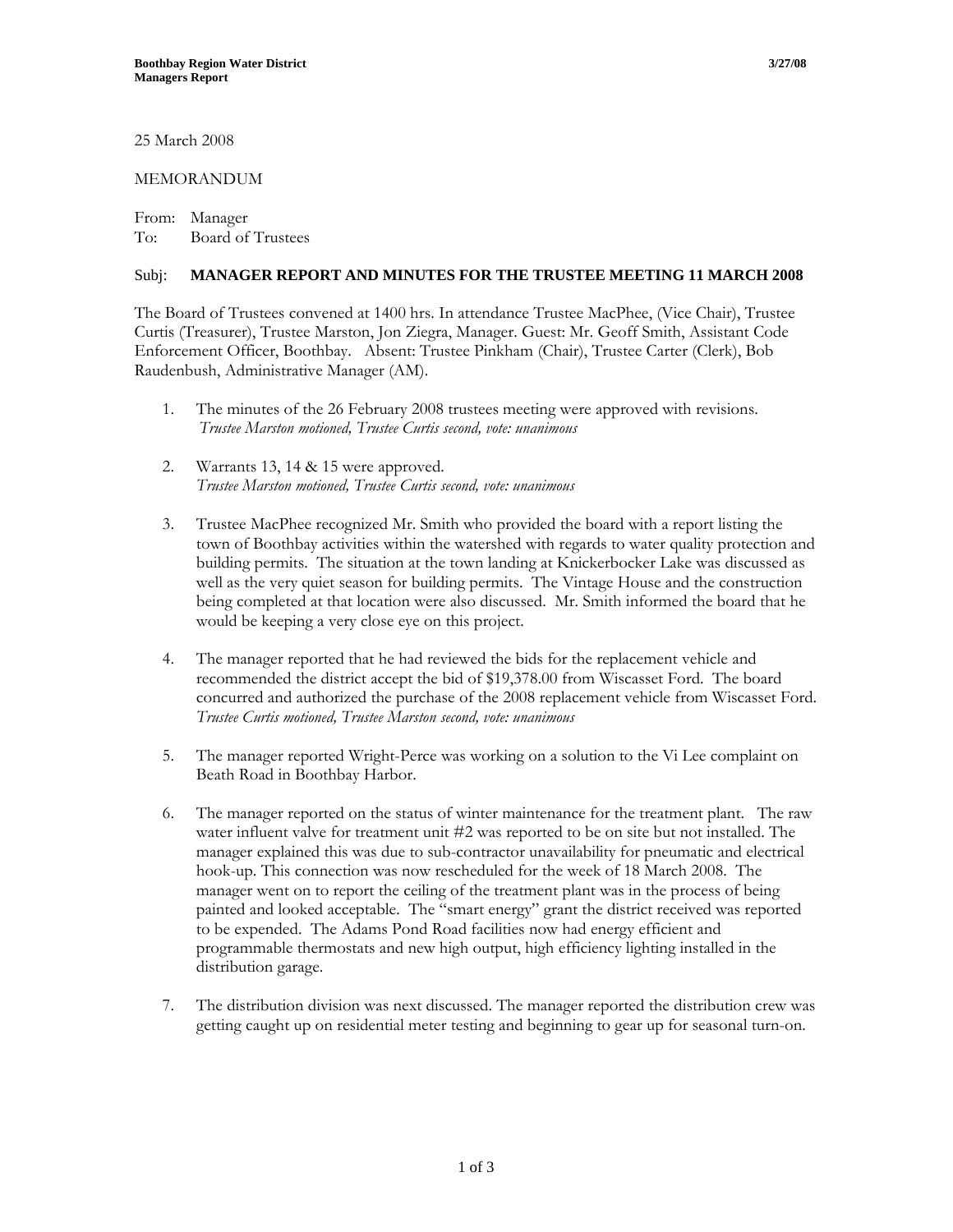- 8. The manager next discussed the status of the new Chapter 587 in-stream flow rule implementation and its ramifications for use of Adams Pond. On 29 February 2008 the state steering group working on the implementation of this rule met. The state is reported to be working a data gathering request for affected districts. The manager again told the board the definition on "design capacity" remained a heated issue.
- 9. Trustee MacPhee tabled any discussion of potential rate increases for fire protection for the town of Southport until later in the season after the manager has determined a proposal for consideration.
- 10. The manager reported all of the repairs and installations for the Knickerbocker Lake Intake were complete. At the time of the meeting DeZurick was completing repairs on the Knickerbocker lake effluent valve located at the Adams Pond raw water pump station.
- 11. The manager reported nothing new with the East Boothbay Tank Demolition project.
- 12. The manager reported on the status of the Sea Street community development block grant (CDBG) and state revolving fund applications (SRF). It was reported that the CDBG application was submitted, minus the Boothbay Harbor Shipyard financial submission, to the Maine Department of Economic and Community Development (DECD) on 7 March 2008. In addition the SRF application was prepared in-house and delivered to the Drinking Water Program. The manager reported he was awaiting further instructions or data calls from the state.
- 13. The manager reported that the Dora Highlands project was moving closer to acceptance. The manager reported the district was still waiting for easements on the property. The manager reported he met with Mr. Harry Kelley, the developer, on 7 March 2008. After this meeting the district did receive a proper set of "as-builts" and a verbal commitment on the \$2,506.02 still owed for inspection services. The manger relayed a message from the developer that he wanted to "wrap this up this week".
- 14. The manager provided the board with a letter he wrote on 27 February 2008 to the Knickerbocker Group stating the district had the capacity to serve the proposed Linekin Bay Resort. Trustee Curtis expressed reservations about the existing main to Lobster Cove and instructed the manager to address his concerns with the design engineer during the preliminary design phase for the water main extension.
- 15. The manager informed the board he had been approached verbally concerning a seasonal main extension on Ocean Point to develop the property behind the *Stone Chapel*. The manager reiterated that this was not official and as a more concrete concept was proposed he would bring it back to the board.
- 16. The manager reported the water quality remained poor with high turbidity, low pH and elevated manganese levels. To date, the manager reported no customer complaints. The board instructed the manager to keep them informed as to the raw water quality situation.
- 17. Trustee Marston moved to table discussions until 25 March 2008 trustee meeting on the Chanel 7 documentary to be made about the water district. He instructed the manager to forward the comments and suggestions made concerning this project by Trustee Curtis and the manager to him via e-mail. Further discussion was tabled.